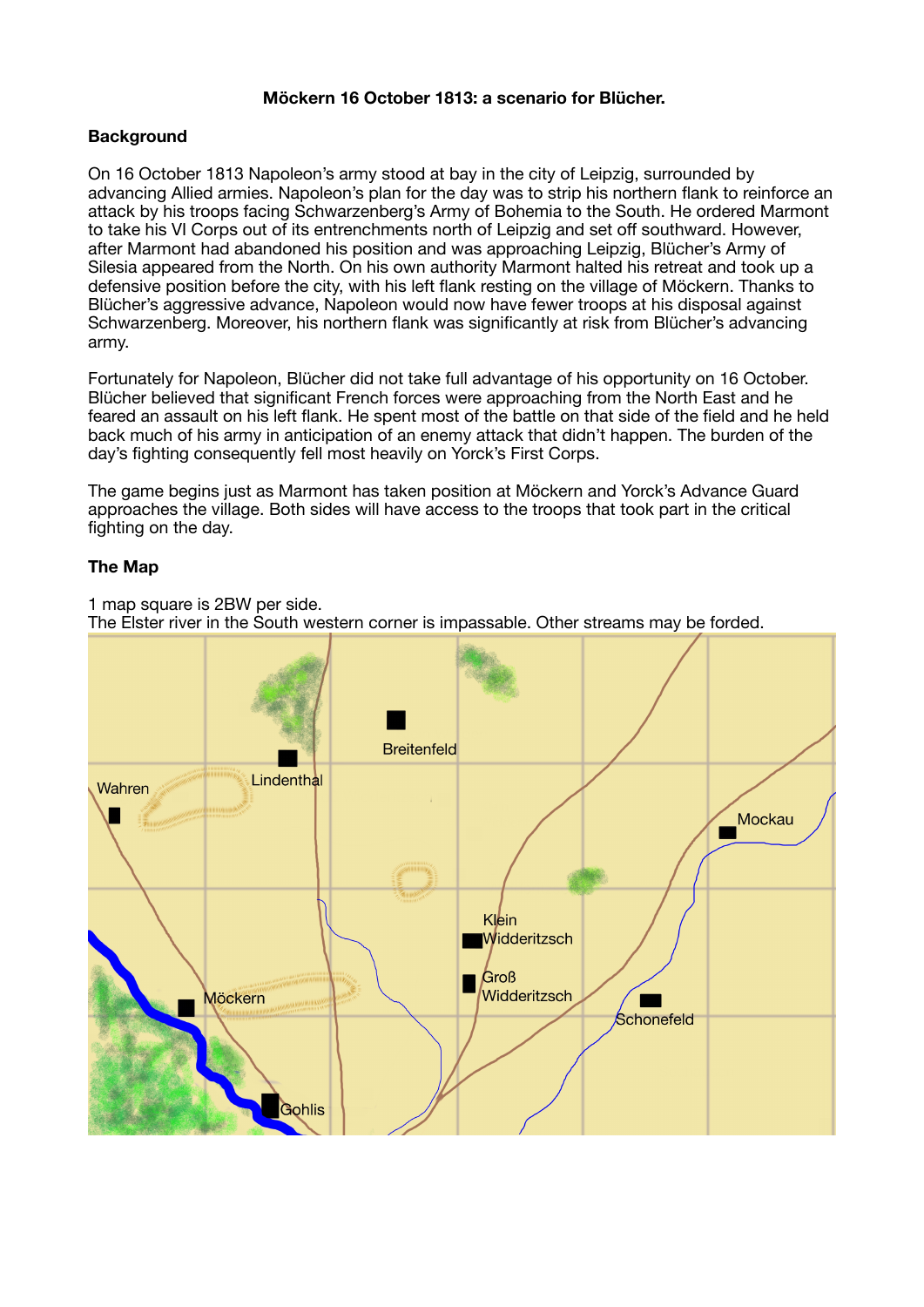### **Deployment**

The French set up first. The Allies set up second and take the first turn.

### **Game length**

The game lasts 24 turns or until one side is demoralised.

### **MO allocation**

Both players receive 2 MO dice per turn.

#### **Reinforcements**

The reinforcement rule in the Blücher rulebook has been adjusted in two ways for this scenario.

First, the reinforcement factor against each group represents the number of dice to throw when testing to arrive each turn. If the sum of the dice rolled is less than or equal to the current turn number, the group arrives.

Second, all the units which enter at the same entry point are considered to be marching in a column, one behind another. You may only test for one group of units per entry point per turn and must follow the order of march set out below. Thus, you cannot start rolling for the Prussian Group 2 reinforcements at the Wahren Road entry point until Group 1 has arrived successfully on the table.

Reinforcements are otherwise subject to the reinforcement rules as written, including the right to retain reserve status where applicable.

#### **French**

Marmont French morale level is 6. Units that start the game in urban areas may be set up in garrison.

Set up on the table, in or within 8BW of the village of Möckern:

**VI Corps Marmont (vigorous)**  20/VI (Compans) **1/20/VI 6 sk French Marine Infantry\* 2/20/VI 5 sh c French Provisional Line Infantry**

21/VI (Lagrange) **1/21/VI 6 sk French veteran Light Infantry 2/21/VI 6 sk + French Marine Infantry** 

22/VI (Frederichs) **1/22/VI 5 sh c French Provisional Line Infantry 2/22/VI 6 sk - French Veteran Line Infantry** 

**5C/VI 5 French Light Cavalry 25C/VI 5 Württemberg Light Cavalry** 

**VI 544322 Heavy Artillery VI 544322 Artillery** 

Set up within 6BW of the village of Klein Widderitzsch:

**4H/IV 6 French Light Cavalry**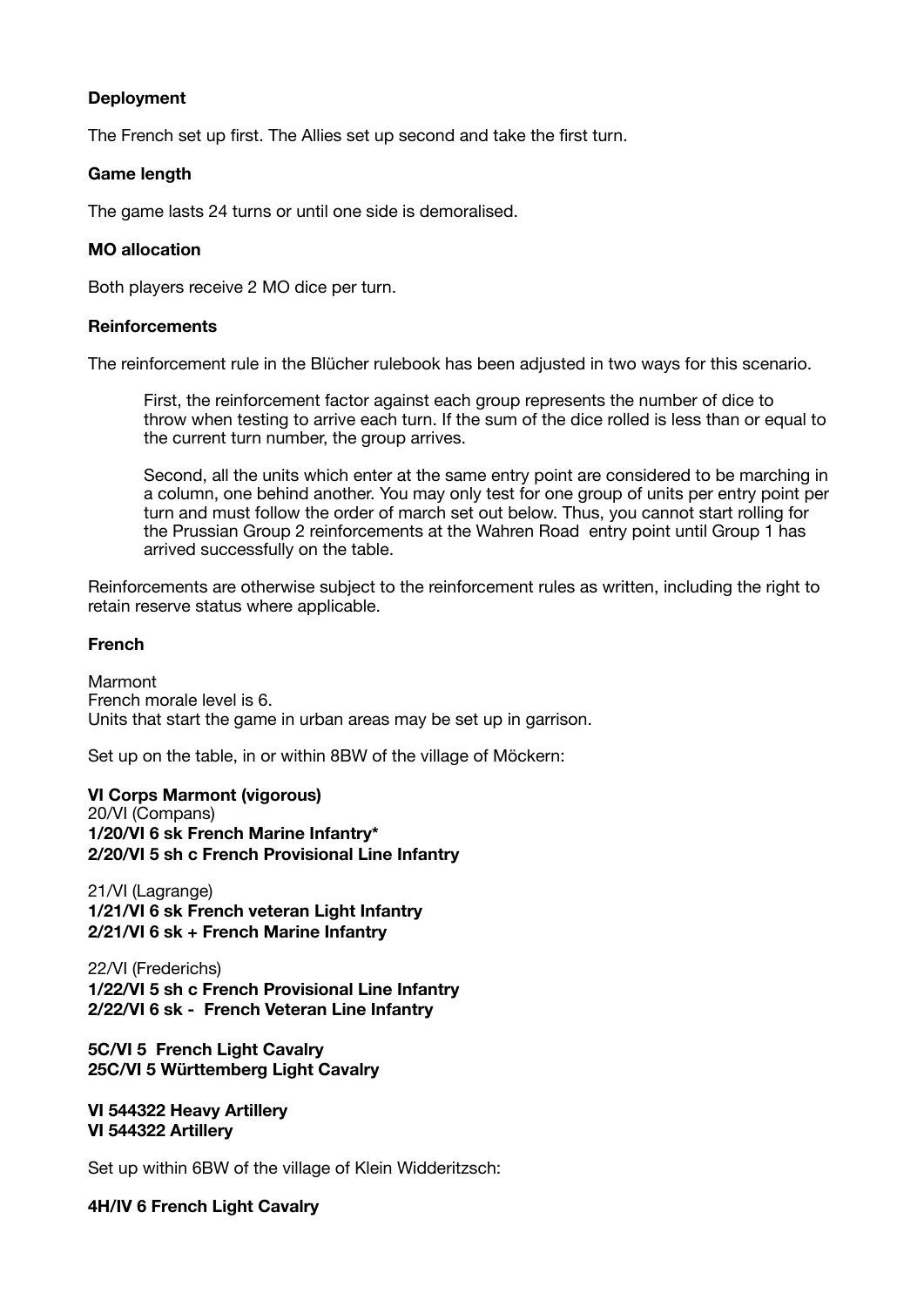# **6C/III 5 French Light Cavalry**

Set up with one infantry unit in each of Klein and Groß Widderitzsch and the cavalry within 3BW of Klein Widderitsch:

### 27/VIII (Dąbrowski) **1/27/VIII 5 sk a Polish Infantry 2/27/VIII 5 sk Polish Infantry C/27/VIII 6 Polish Light Cavalry**

Reinforcements

Entry point on the northern table edge, on the road towards Klein Widderitzsch:

9/III (Delmas) (reinforcement factor 3) **1/9/III 6 sk a French Line Infantry 2/9/III 6 sk - French Line Infantry 3/9/III 6 sk a French Line Infantry\* 4/9/III 6 sk - French Line Infantry\*** 

\*These two units will arrive behind the first two and must go straight into reserve. If/when enemy movement obliges the French player to reveal these units, they must be removed from the table: the Allies had mistaken a column of French wagons for fighting troops.

### **Allies**

Blücher# Allied morale level is 7.

Set up on the table, within 4BW of the village of Wahren:

## **1P Yorck (hero)**

Advance Guard (Katzler) **1/AG/1P 7 sk sh st - Prussian Grenadiers 2/AG/1P 6 - Prussian Silesian Landwehr Cav/AG/1P 6 Prussian Light Cavalry** 

Reinforcements

Entry point on the Western table edge, on the road towards Wahren: *Group 1 (reinforcement factor 1)*  1 Brigade (Steinmetz) **1/1/1P 7 sk sh st - Prussian Grenadiers 2/1/1P 6 - Prussian Silesian Landwehr** 

2 Brigade (Mecklenburg-Strelitz) **1/2/1P 6 sk a Prussian Line Infantry**

*Group 2 (reinforcement factor 2)* 

7 Brigade (Horn) **1/7/1P 6 sk a - Prussian Line Infantry 2/7/1P 6 - Prussian Silesian Landwehr** 

8 Brigade (Hünerbein) **1/8/1P 6 a Prussian Reserve Infantry**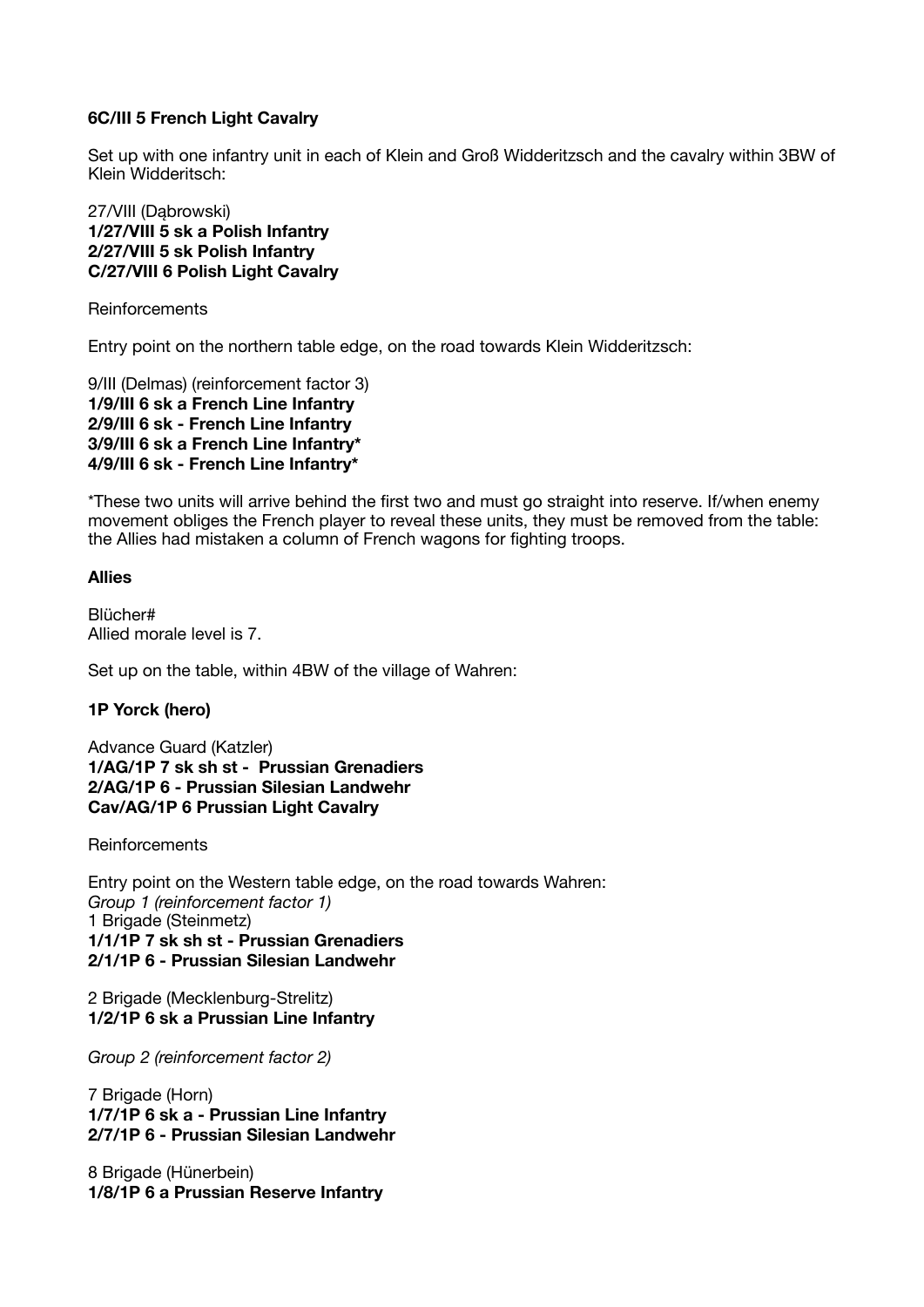*Group 3 (reinforcement factor 3)* 

Corps cavalry (Jürgaß) **1/C/1P 6 Prussian Light Cavalry 2/C/1P 5 Prussian Landwehr Cavalry 1P 544322 Heavy Artillery** 

Entry point on the northern table edge, on the road toward Lindenthal:

*Group 1 (reinforcement factor 2)* 

Langeron

1RC Cavalry Corps (Korff) **1/RC 6 Russian Light Cavalry 2/RC 5 Russian Cossack Cavalry**

X Corps (Kaptzevich)

8/X (Ourousov) **1/8/X 6 st a Russian Line Infantry**

22/X (Tourtchaninov) **1/22/X 6 st a + Russian Line Infantry** 

### **X 544322 Heavy artillery X 544322 Heavy artillery**

*Group 2 (reinforcement factor 2)* 

IX Corps (Olsouviev)

9/IX (Udom) **1/9/IX 6 st a - Russian Line Infantry 2/9/IX 6 st - Russian Line Infantry**

15/IX (Kornilov) **1/15/IX 6 st a Russian Line Infantry** 

**IX 544322 Heavy artillery** 

Sk = skirmish; St = steadfast; sh = shock;  $c$  = conscript; a = attached artillery; + and - = over- and under-strength.

## **Victory Conditions**

Victory goes to the side that reduces enemy morale to zero.

The village of Möckern contains a special objective. If it is in Coalition possession in a French status phase, the game ends immediately with a Coalition victory. (NB not Coalition status phase. This means that if the French lose Möckern in a Coalition turn but retake it in their own next turn, the game will not end.)

\* *Marmont's Corps included several regiments of Naval Artillerymen or Marine Infantry, transferred from coastal garrisons to make up losses from the Russian campaign. These troops performed well in battle. Their dark blue greatcoats and red epaulettes confused the Prussians, who*